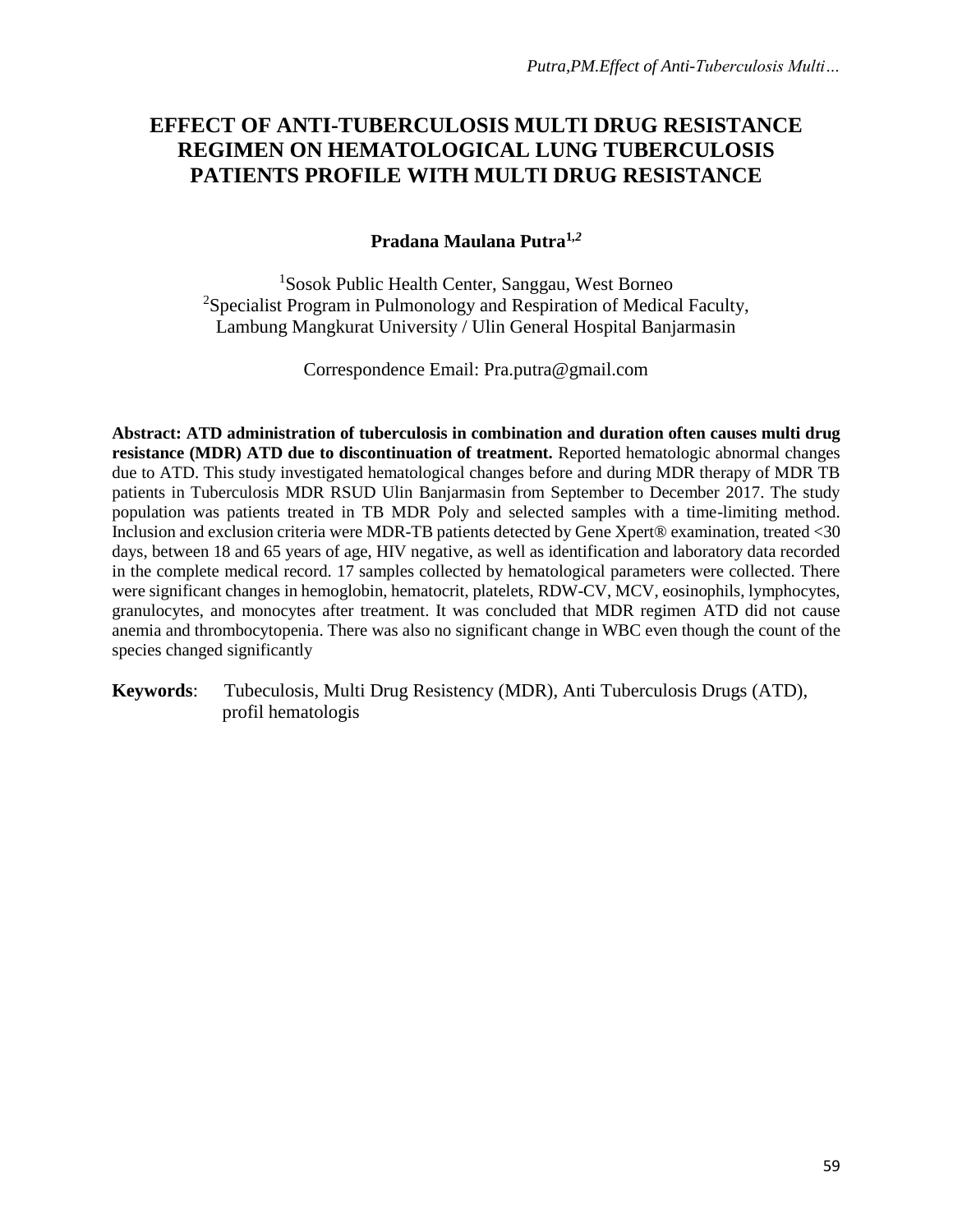### **INTRODUCTION**

Tuberculosis (TB) is an infectious disease caused by Mycobacterium tuberculosis which can infect various organs and tissues of the human body, especially the lungs. The easy spread by the inhalation of bacteria through the respiratory tract leads to high virulence and pathogenicity of TB, making it a major health problem in the world in preventing and treating it.<sup>1</sup>

It is estimated that one third of the world's population is infected with M. tuberculosis and at risk of active TB. The largest number of TB cases are found in the African and Asian continents, particularly in India and China, which account for 40% of all cases of TB cases worldwide. In Indonesia alone up to 2014 is 322,806 cases with 22,000 cases of which are TB cases with resistance to treatment therapy. $1,2$ 

TB treatment is done with antibiotics capable of killing M. tuberculosis. A group of antibiotics that can cure TB is known as an anti-tuberculosis drug (ATD). ATD is administered in combination and over a long period of time in TB treatment programs so that it often leads to treatment side-effects that cause the treatment program to break down. This led to the emergence of new problems of resistance to ATD.<sup>3</sup>

Side effects that appear on the use of ATD can be allergic reactions, fever, skin disorders, vasculitis, nausea, vomiting, hepatotoxicity, hepatocellular inflammation, peripheral neuropathy, and others. For that, we need complete assessment of the condition of TB patients before undergoing ATD therapy such as laboratory examination (hematology and blood chemistry), heart record, audiometric status, psychological status, nutritional status and so forth. $3,4$ 

There have been reported abnormal changes in hematologic value due to ATD administration in TB patients. Rifampicin and isoniazid were investigated in Japan by Nagayama et al in 2004 causing leucopenia in 2.3% of its users, while Malaysian Muzafar et al in 2008 reported that 88.2% of ATD users in TB spondylitis patients had normochromic anemia. Leukocytosis in 36 patients and thrombocytosis in 24 patients was also reported based on the results of Yaranal et al's study in India in 2013, in contrast to results published by Maartens et al. From a 1990 South African study showing 14% leucopenia, thrombocytopenia 23%, and lymphopenia by 87%. Recent studies reported by Kassa et al in Ethiopia in 2016 show the results of hemodilution caused by anemia and thrombocytopenia of 38.5% of all study subjects. $5-9$ 

Hematologic profile changes are expected to be more diverse in cases of TB with ATD resistance, including resistance to the most potent ATD classes of Isoniazid (H) and Rifampicin (R). Treatment given to multi-drug resistance conditions (Multi Drug Resistance - MDR) is a combination of sensitive ATD in larger types and longer delivery periods. However, there have been no reported studies examining the hematologic profile changes in patients with MDR TB who received ATD regimens besides I and R and in the long term. Hence, a study will be conducted on the changes of hematologic profile in patients with MDR TB before and during MDR therapy regimen.<sup>10</sup>

#### **RESEARCH METHODS**

The study was a longitudinal retrospective observational analytic study of patients with MDR TB undergoing therapy with MDR regimens at MDR Regional Ultrasound Hospital (RSUD) Ulin Banjarmasin in September to December 2017 by comparing the results of hematologic laboratory tests before and during undergoing MDR TB treatment.

The study population came from patients who were treated at TB MDR Clinic Ulin Banjarmasin Hospital to get the MDR regimen treatment dutifully. Samples were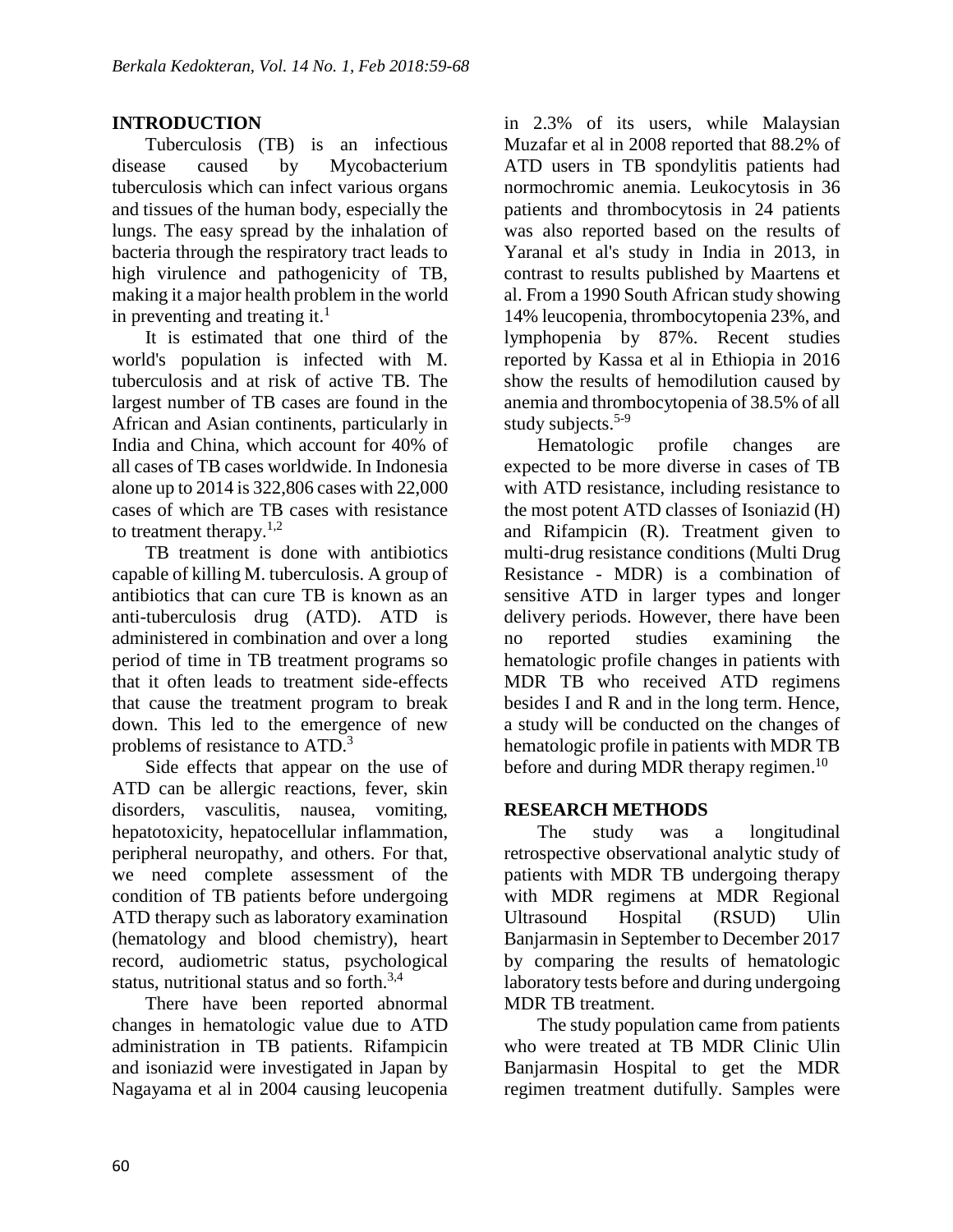selected by time restriction method. All patients who visited MDR TB clinic to undergo therapy were recruited to follow the study with inclusion and exclusion criteria of MDR TB patients were detected through a Molecular Rapid Assay in the form of Gene Xpert®, had undergone MDR therapy for at least 30 days, aged over 18 years and under 65 years old, not infected with HIV, as well as the identity of medically recorded data and laboratory results in the medical record. Patients newly diagnosed and who have not received MDR regimen therapy or who have completed a treatment program are not included in the study. Using the inclusion and exclusion criteria of the patients, 17 patients were included in the study.

Socio-demographic data such as age and sex were collected from the patient's medical records. The age group was divided according to the growth stage stature of young adults (18 to 40 years), adults (41 to 65 years) and the elderly ( $> 65$  years).<sup>11</sup>

The haematological parameters collected were hemoglobin, erythrocyte, hematocrit, mean corpuscular volume (MCV), mean corpuscular haemoglobin (MCH), mean corpuscular haemoglobin concentration (MCHC), red cell distribution width (RDW), leukocyte count, leukocyte count, number of platelets, and count leukocyte types (granulocytes, lymphocytes, and MID). The parameters were taken from a blood test in the clinical pathology laboratory of Ulin Hospital with Mindray® hematology machine before undergoing therapy and during therapy. These data were secondary data obtained from the patient's medical records.

Data was checked, sorted, categorized and coded manually and then transferred to SPSS version 20 for analysis. Frequency and cross tabulation were used to present descriptive statistical data. A paired T-test was used in the analysis to compare

hematologic values before and during patients undergoing MDR therapy if the distribution of data was normal and homogeneous. P values less than 5% were considered statistically significant.

Ethical approval was obtained from research ethics committee of Medical Faculty of Lambung Mangkurat. Research permit and application of medical record data was also submitted to Director of Ulin General Hospital Banjarmasin through Research and Development Division.

## **RESULTS AND DISCUSSION**

A total of 17 patients with MDR pulmonary tuberculosis from 40 patients who were treated at Tuberculosis MDR Clinic in Ulin General Hospital period September to December 2017 and meet the inclusion and exclusion criteria involved in this study. From the study sample, the largest sociodemographic group was male (70% versus 30%), with the largest age group being the age group between 45-59 years (47%), then age group under 45 years (35%), and the smallest group is the age group above 60 years. The mean age in this study was 47.06  $\pm$  12.67 years with a range from the age of 21-75 years.

Patients involved then performed laboratory tests to look at their hematological profile, before starting anti tuberculosis drug therapy MDR regimen and as long as they took the drug. The hematologic profile examined was hemoglobin (Hb), leukocyte (erythrocyte), hematocrit (Hct / hematocrit), platelet (platelet), red cell distribution (RDW-CV red blood cell distribution width), mean red corpuscular volume (MCV), mean hemoglobin of MCH / mean corpuscular hemoglobin, mean concentrations of MCHC / mean corpuscular hemoglobin concentration, and count leukocyte type (Bas / basofil, Eus / eosinophil, Gra / granulocyte, Lim / lymphocytes and Mon / monocytes).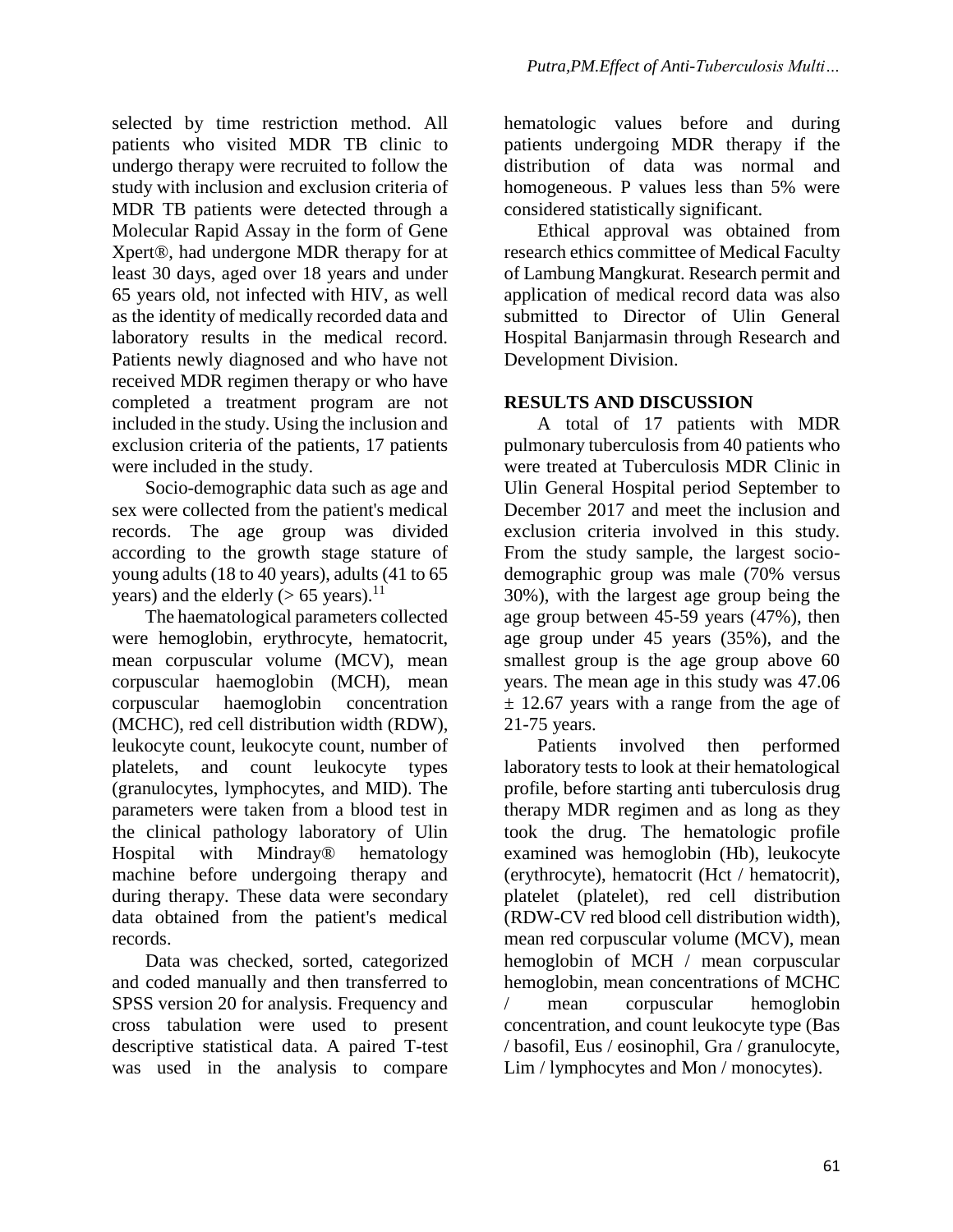The examination results of these parameters are then analyzed statistically and presented in table 1.

| Tabel 1. Haematological parameters changes in MDR TB patients before and after therapy using |  |  |  |
|----------------------------------------------------------------------------------------------|--|--|--|
| ATD of MDR regimen                                                                           |  |  |  |

| Parameters        | <b>Before Therapy</b> | <b>After Therapy</b> | P-value  |
|-------------------|-----------------------|----------------------|----------|
| Hb(g/dL)          | $11.89 \pm 1.77$      | $13.29 \pm 1.80$     | $0.001*$ |
| WBC $(x10^3/uL)$  | $9.34 \pm 2.92$       | $8.28 \pm 2.67$      | 0.122    |
| RBC $(x10^6/uL)$  | $4.61 \pm 0.71$       | $4.87 \pm 0.56$      | 0.241    |
| $HCT$ (vol%)      | $36.61 \pm 0.56$      | $40.71 \pm 4.63$     | $0.019*$ |
| PLT $(x10^3/uL)$  | $366.24 \pm 141.21$   | 295.47±108.09        | $0.002*$ |
| $RDW-CV$ $%$ )    | $14.7 \pm 2.24$       | $13.43 \pm 1.63$     | $0.038*$ |
| MCV (fL)          | $80.03 \pm 8.40$      | $83.97 \pm 7.67$     | $0.010*$ |
| $MCH$ (pg)        | $26.21 \pm 4.39$      | $27.61 \pm 4.89$     | 0.434    |
| MCHC (%)          | $32.59 \pm 3.108$     | $32.74 \pm 3.78$     | 0.794    |
| $Bas\%$ (%)       | $0.42 \pm 0.27$       | $0.41 \pm 0.30$      | 0.727    |
| Bas# $(x10^3/uL)$ | $0.0376 \pm 0.03$     | $0.0359 \pm 0.03$    | 0.750    |
| Eus% $(\% )$      | $4.12 + 4.77$         | $8.58 \pm 10.15$     | $0.039*$ |
| Eus# $(x10^3/uL)$ | $0.35 \pm 0.36$       | $0.80 \pm 1.18$      | 0.072    |
| Gra% $(\%)$       | $64.91 \pm 14.51$     | $58.55 \pm 10.62$    | 0.121    |
| Gra# $(x10^3/uL)$ | $6.49 \pm 2.85$       | $4.90 \pm 2.16$      | $0.011*$ |
| $Lim\%$ $(\%)$    | $19.80 \pm 7.80$      | $25.25 \pm 9.05$     | $0.030*$ |
| Lim# $(x10^3/uL)$ | $1.75 \pm 0.61$       | $1.96 \pm 0.62$      | $0.038*$ |
| Mon% $(\%)$       | $7.82 \pm 1.78$       | $7.58 \pm 3.22$      | 0.707    |
| Mon# $(x10^3/uL)$ | $0.79 \pm 0.41$       | $0.59 \pm 0.23$      | $0.001*$ |

Table 1 shows that there are significant changes in hemoglobin, hematocrit, platelets, red cell distribution, corpuscular volume, eosinophil and lymphocyte count, and granulocyte, lymphocyte, and monocyte

count after receiving antituberculosis drug treatment of MDR regimen.

Results of sociodemographic studies of these patients are also shown in Table 2:

| Tabel 2. Hematologic parameters showing significant changes by sex and age in MDR TB patients |  |
|-----------------------------------------------------------------------------------------------|--|
| before starting therapy compared to during MDR regimen ATD therapy                            |  |

|                         |                     |                | <b>Before</b>    | <b>After Therapy</b> | P-value |
|-------------------------|---------------------|----------------|------------------|----------------------|---------|
|                         |                     |                | Therapy          |                      |         |
| Hb(g/dL)                | <b>Sex</b>          | Men (70%)      | $12.31 \pm 1.69$ | $13.87 \pm 1.66$     | $0.01*$ |
|                         |                     | Women $(30\%)$ | $10.90 \pm 1.69$ | $11.88 \pm 1.34$     | 0.11    |
|                         | Age                 | $<$ 45 (35%)   | $11.58 \pm 1.56$ | $13.08 \pm 1.94$     | 0.1     |
|                         | $(47,06 \pm 12,67)$ | 45-60 (47%)    | $11.95 \pm 2.06$ | $13.28 \pm 1.96$     | $0.01*$ |
|                         |                     | $>60(18\%)$    | $12.36 \pm 1.85$ | $13.70 \pm 1.58$     | 0.07    |
| <b>WBC</b><br>(x103/uL) | <b>Sex</b>          | Men (70%)      | $8.96 \pm 2.63$  | $7.10 \pm 1.79$      | $0.01*$ |
|                         |                     | Women $(30\%)$ | $10.24 \pm 3.69$ | $11.12 \pm 2.33$     | 0.57    |
|                         | <b>Sex</b>          | $<$ 45 (35%)   | $9.16 \pm 1.28$  | $8.84 \pm 2.69$      | 0.83    |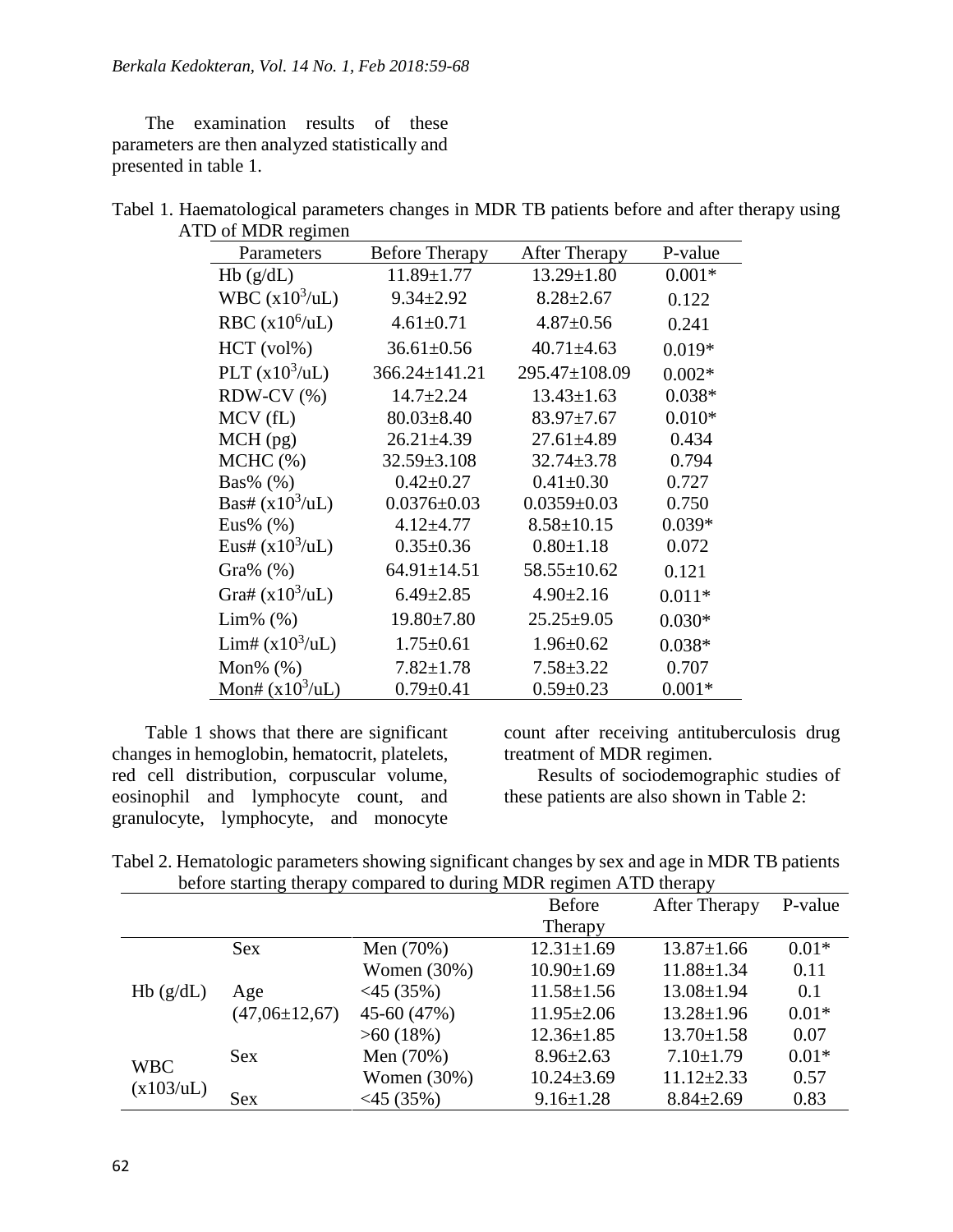|               |                     |                | <b>Before</b>     | <b>After Therapy</b> | P-value |
|---------------|---------------------|----------------|-------------------|----------------------|---------|
|               |                     |                | Therapy           |                      |         |
|               | $(47,06 \pm 12,67)$ | 45-60 (47%)    | $10.54 \pm 3.44$  | $9.06 \pm 2.38$      | 0.13    |
|               |                     | $>60(18\%)$    | $6.43 \pm 1.98$   | $5.06 \pm 0.32$      | 0.31    |
|               | Sex                 | Men (70%)      | $4.46 \pm 0.75$   | $4.81 \pm 0.63$      | 0.23    |
|               |                     | Women $(30%)$  | $4.95 \pm 0.53$   | $5.01 \pm 0.38$      | 0.87    |
| <b>RBC</b>    | Age                 | $<$ 45 (35%)   | $4.95 \pm 0.82$   | $5.05 \pm 0.63$      | 0.85    |
| (x106/uL)     | $(47,06 \pm 12,67)$ | 45-60 (47%)    | $4.49 \pm 0.57$   | $4.99 \pm 0.37$      | $0.05*$ |
|               |                     | $>60(18\%)$    | $4.20 \pm 0.73$   | $4.17 \pm 0.39$      | 0.96    |
|               | Sex                 | Men (70%)      | 325.17±121.93     | 250.75±72.06         | $0.01*$ |
|               |                     | Women $(30%)$  | 464.80±147.40     | 402.80±109.77        | 0.15    |
| <b>PLT</b>    |                     |                | 459.5±111.51      | $362 + 99.65$        | $0.03*$ |
| (x103/uL)     | Age                 | $<$ 45 (35%)   |                   |                      |         |
|               | $(47,06 \pm 12,67)$ | 45-60 (47%)    | 329.87±145.54     | 282.12±95.96         | 0.14    |
|               |                     | $>60(18\%)$    | 276.66±104.24     | 198±90.35            | 0.20    |
|               | <b>Sex</b>          | Men (70%)      | $36.76 \pm 5.62$  | $41.51 \pm 5.08$     | $0.05*$ |
| <b>HCT</b>    |                     | Women $(30%)$  | $36.24 \pm 4.89$  | $38.78 \pm 2.86$     | 0.23    |
| $(vol\%)$     | Age                 | $<$ 45 (35%)   | $37.48 \pm 6.06$  | $41.71 \pm 4.62$     | 0.19    |
|               | $(47,06 \pm 12,67)$ | 45-60 (47%)    | 35.68±4.37        | $40.96 \pm 4.98$     | $0.03*$ |
|               |                     | $>60(18\%)$    | $37.30 \pm 7.51$  | $38 + 4.05$          | 0.92    |
|               | <b>Sex</b>          | Men (70%)      | $14.53 \pm 2.17$  | $12.85 \pm 1.04$     | $0.01*$ |
| <b>RDW-CV</b> |                     | Women $(30\%)$ | $15.10 \pm 2.60$  | $14.80 \pm 2.08$     | 0.81    |
| (% )          | Age                 | $<$ 45 (35%)   | $15.18 \pm 1.78$  | $14.5 \pm 2.02$      | 0.47    |
|               | $(47,06 \pm 12,67)$ | 45-60 (47%)    | 14.86±2.72        | $13.18 \pm 1.02$     | $0.05*$ |
|               |                     | $>60(18\%)$    | $13.3 \pm 1.55$   | $11.93 \pm 0.47$     | 0.35    |
|               | <b>Sex</b>          | Men (70%)      | $82.73 \pm 6.42$  | 86.49±4.90           | $0.00*$ |
|               |                     | Women $(30%)$  | 73.54±9.72        | 77.92±10.21          | 0.33    |
| $MCV$ (fL)    | Age                 | $<$ 45 (35%)   | 75.78±3.91        | $82.8 \pm 5.19$      | 0.08    |
|               | $(47,06 \pm 12,67)$ | 45-60 (47%)    | $80.10 \pm 10.17$ | $82.2+9.33$          | 0.16    |
|               |                     | >60(18%)       | $88.33 \pm 2.56$  | $91.03 \pm 2.61$     | 0.13    |
|               | Sex                 | Men (70%)      | $27.90 \pm 3.60$  | 29.14±4.44           | 0.94    |
|               |                     | Women $(30%)$  | $22.13 \pm 3.47$  | 23.92±4.17           | 0.29    |
| MCH (pg)      | Age                 | $<$ 45 (35%)   | $23.55 \pm 1.61$  | $26 \pm 3.29$        | 0.2     |
|               | $(47,06 \pm 12,67)$ | 45-60 (47%)    | $26.98 \pm 5.54$  | $26.67 \pm 3.88$     | 0.77    |
|               |                     | $>60(18\%)$    | 29.46±0.85        | $33.3 \pm 7.18$      | 0.49    |
|               | Sex                 | Men (70%)      | $33.675 \pm 3.07$ | $33.62 \pm 3.78$     | 0.61    |
|               |                     | Women (30%)    | $30 \pm 0.82$     | $30.6 \pm 1.99$      | 0.41    |
| <b>MCHC</b>   | Age                 | $<$ 45 (35%)   | $31.13 \pm 2.96$  | $31.3 \pm 2.21$      | 0.92    |
| (% )          | $(47,06 \pm 12,67)$ | 45-60 (47%)    | 33.38±3.47        | $32.37 \pm 1.89$     | 0.28    |
|               |                     | $>60(18\%)$    | $33.4 \pm 1.73$   | $36.56 \pm 7.81$     | 0.62    |
|               | Sex                 | Men (70%)      | $0.35 \pm 0.26$   | $0.34 \pm 0.29$      | 0.71    |
|               |                     | Women (30%)    | $0.60 \pm 0.38$   | $0.58 \pm 0.48$      | 0.89    |
| $Bas\%$ (%)   | Age                 | $<$ 45 (35%)   | $0.35 \pm 0.20$   | $0.41 \pm 0.19$      | 0.17    |
|               | $(47,06\pm12,67)$   | 45-60 (47%)    | $0.47 \pm 0.34$   | $0.48 \pm 0.37$      | 0.89    |
|               |                     | $>60(18\%)$    | $0.43 \pm 0.15$   | $0.2 \pm 0.09$       | 0.10    |
| Bas#          | Sex                 | Men (70%)      | $0.03 \pm 0.02$   | $0.41 \pm 0.03$      | 0.19    |
|               |                     |                |                   | $0.06 \pm 0.05$      | 0.54    |
| (x103/uL)     |                     | Women $(30\%)$ | $0.05 \pm 0.03$   |                      |         |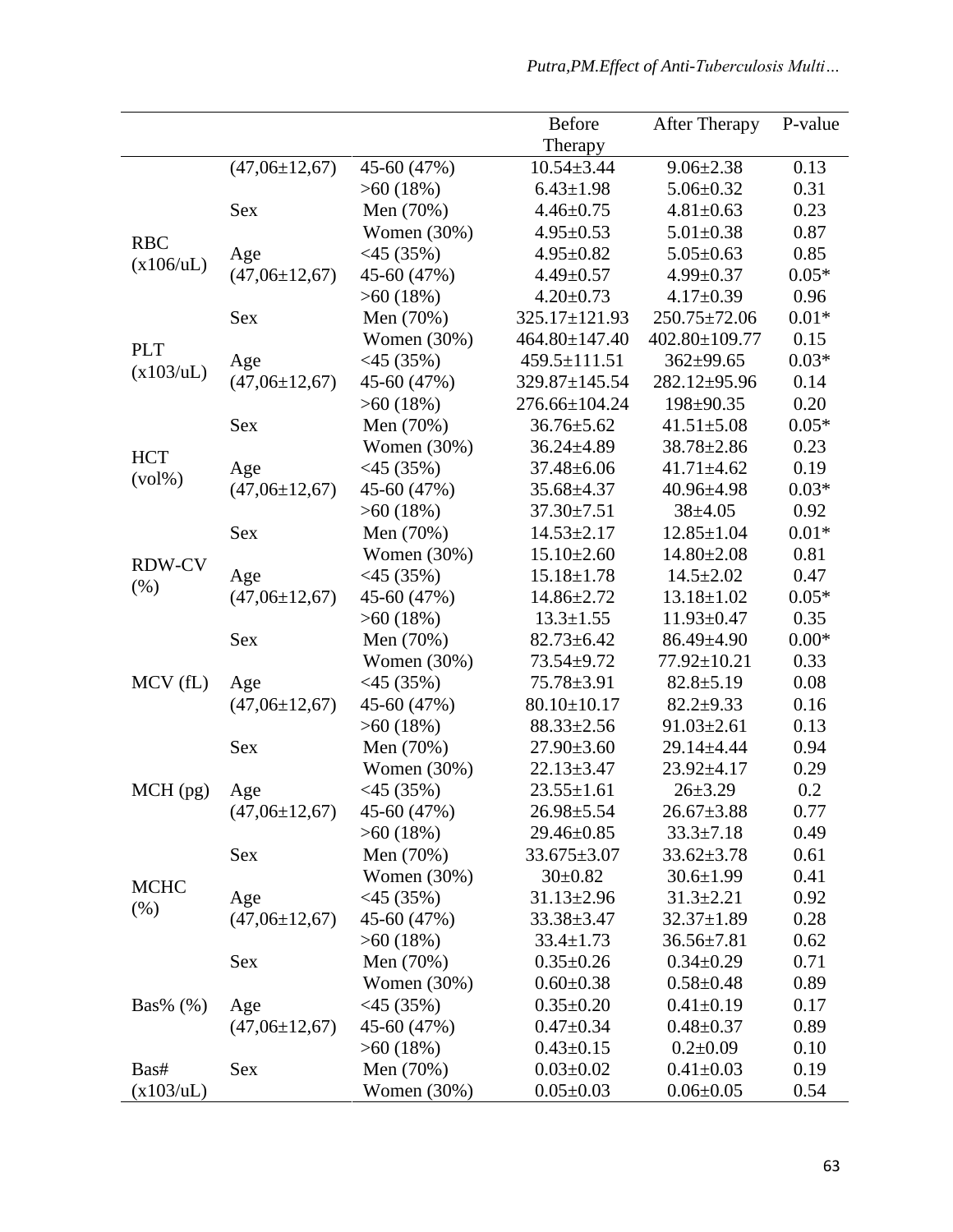|                |                     |               | Before            | <b>After Therapy</b> | P-value |
|----------------|---------------------|---------------|-------------------|----------------------|---------|
|                |                     |               | Therapy           |                      |         |
|                | Age                 | $<$ 45 (35%)  | $0.03 \pm 0.02$   | $0.03 \pm 0.01$      | 0.61    |
|                | $(47,06 \pm 12,67)$ | 45-60 (47%)   | $0.05 \pm 0.03$   | $0.045 \pm 0.04$     | 0.89    |
|                |                     | $>60(18\%)$   | $0.03 \pm 0.005$  | $0.01 \pm 0.01$      | 0.10    |
|                | Sex                 | Men (70%)     | $4.12 \pm 4.77$   | $8.57 \pm 10.15$     | $0.03*$ |
|                |                     | Women (30%)   | $5.78 \pm 7.33$   | 13.94±15.85          | 0.41    |
| Eus% $(\%)$    | Age                 | $<$ 45 (35%)  | $2.36 \pm 1.39$   | $14.05 \pm 13.39$    | $0.03*$ |
|                | $(47,06 \pm 12,67)$ | 45-60 (47%)   | $6.26 \pm 6.37$   | $6.22 \pm 7.96$      | 0.99    |
|                |                     | $>60(18\%)$   | $1.93 \pm 0.45$   | $3.9 \pm 3.01$       | 0.43    |
|                | <b>Sex</b>          | Men (70%)     | $0.34 \pm 0.36$   | $0.80 \pm 1.17$      | $0.07*$ |
|                |                     | Women (30%)   | $0.492 \pm 0.57$  | $1.656 \pm 1.92$     | 0.31    |
| Eus#           | Age                 | $<$ 45 (35%)  | $0.21 \pm 0.12$   | $1.515 \pm 1.74$     | $0.03*$ |
| (x103/uL)      | $(47,06 \pm 12,67)$ | 45-60 (47%)   | $0.53 \pm 0.46$   | $0.48 \pm 0.53$      | 0.85    |
|                |                     | $>60(18\%)$   | $0.12 \pm 0.01$   | $0.20 \pm 0.15$      | 0.45    |
|                | <b>Sex</b>          | Men (70%)     | 64.90±14.51       | 58.55±10.62          | 0.16    |
|                |                     | Women (30%)   | $65.68 \pm 13.83$ | $61.3 \pm 12.41$     | 0.59    |
| Gra% $(\%)$    | Age                 | $<$ 45 (35%)  | $60.61 \pm 17.04$ | $53.35 \pm 8.05$     | 0.35    |
|                | $(47,06 \pm 12,67)$ | 45-60 (47%)   | $65.88 \pm 15.02$ | $62.65 \pm 11.93$    | 0.57    |
|                |                     | $>60(18\%)$   | $70.87 \pm 7.50$  | $58.03 \pm 9.62$     | 0.25    |
|                | Sex                 | Men (70%)     | $6.49 \pm 2.84$   | $4.89 \pm 2.16$      | $0.01*$ |
|                |                     | Women (30%)   | $7.02 \pm 3.99$   | $6.81 \pm 2.17$      | 0.69    |
| Gra#           | Age                 | $<$ 45 (35%)  | $6.30 \pm 0.88$   | $4.56 \pm 1.23$      | 0.08    |
| (x103/uL)      | $(47,06 \pm 12,67)$ | 45-60 (47%)   | $7.33 \pm 3.83$   | $5.88 \pm 2.57$      | 0.19    |
|                |                     | $>60(18\%)$   | $4.61 \pm 1.75$   | $2.91 \pm 0.45$      | 0.29    |
|                | Sex                 | Men (70%)     | $19.80 \pm 7.80$  | $25.24 \pm 9.04$     | $0.01*$ |
|                |                     | Women (30%)   | $20.9 \pm 8.20$   | $18.96 \pm 5.86$     | 0.38    |
| $Lim\%$ $(\%)$ | Age                 | $<$ 45 (35%)  | $20.06 \pm 5.46$  | $26.52 \pm 11.58$    | 0.16    |
|                | $(47,06 \pm 12,67)$ | 45-60 (47%)   | 19.93±10.44       | $22.87 + 8.12$       | 0.42    |
|                |                     | $>60(18\%)$   | $18.91 \pm 5.37$  | $29.03 \pm 6.27$     | 0.20    |
|                | <b>Sex</b>          | Men (70%)     | $1.74 \pm 0.60$   | $1.96 \pm 0.62$      | $0.03*$ |
| Lim#           |                     | Women (30%)   | $1.96 \pm 0.50$   | $2.01 \pm 0.25$      | 0.79    |
| (x103/uL)      | Age                 | $<$ 45 (35%)  | $1.86 \pm 0.66$   | $2.20 \pm 0.82$      | 0.07    |
|                | $(47,06 \pm 12,67)$ | 45-60 (47%)   | $1.86 \pm 0.58$   | $1.96 \pm 0.45$      | 0.56    |
|                |                     | $>60(18\%)$   | $1.2 \pm 0.26$    | $1.46 \pm 0.37$      | 0.21    |
|                | Sex                 | Men (70%)     | $7.81 \pm 1.77$   | $7.58 \pm 3.21$      | 0.58    |
| Mon%           |                     | Women (30%)   | $7.04 \pm 1.99$   | $5.28 \pm 1.16$      | 0.14    |
|                | Age                 | $<$ 45 (35%)  | $8.26 \pm 1.78$   | $6.71 \pm 4.19$      | 0.34    |
| (% )           | $(47,06\pm12,67)$   | 45-60 (47%)   | $7.46 \pm 1.96$   | $7.76 \pm 2.75$      | 0.70    |
|                |                     | $>60(18\%)$   | $7.86 \pm 1.62$   | $8.83 \pm 2.74$      | 0.45    |
|                | Sex                 | Men (70%)     | $0.78 \pm 0.40$   | $0.59 \pm 0.22$      | $0.00*$ |
|                |                     | Women $(30%)$ | $0.716 \pm 0.28$  | $0.58 \pm 0.14$      | 0.14    |
| Mon#           | Age                 | $<$ 45 (35%)  | $0.77 \pm 0.25$   | $0.53 \pm 0.20$      | 0.27    |
| (x103/uL)      | $(47,06 \pm 12,67)$ | 45-60 (47%)   | $0.90 \pm 0.52$   | $0.68 \pm 0.24$      | $0.05*$ |
|                |                     | $>60(18\%)$   | $0.5 \pm 0.13$    | $0.44 \pm 0.13$      | 0.29    |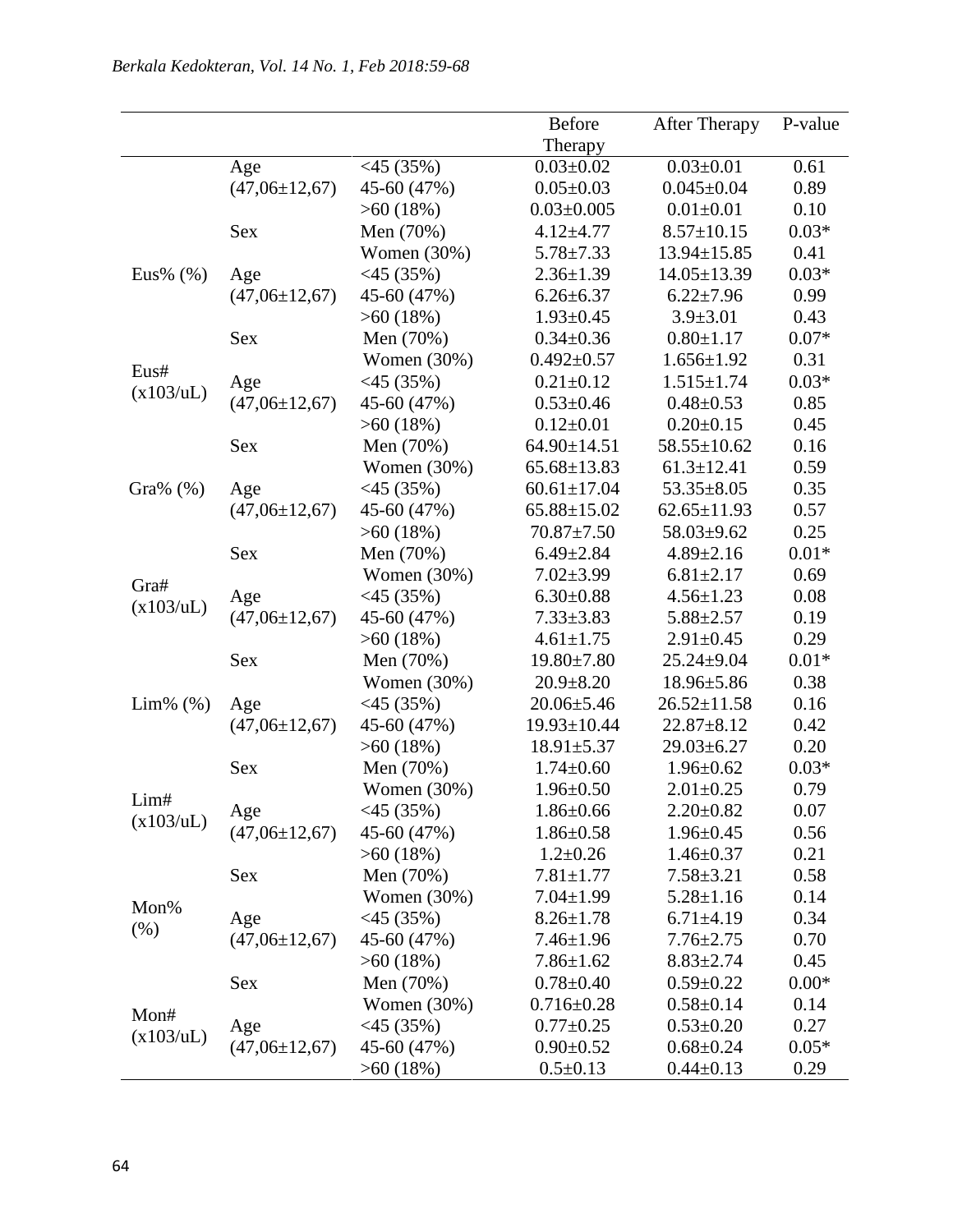From the table above, it can be seen that in the male gender, the hematologic parameter changes are hemoglobin, leukocyte, hematocrit, platelet count, red cell distribution range, mean red blood cell volume, eosinophil percentage, eosinophil count, granulocyte count, lymphocyte percentage, lymphocyte count, and monocyte count (P-value  $< 0.05$ ). While in the women's group there was no significant change in hematological parameters.

Based on age data, the age group that showed significant changes in hematological parameters were age group 45-60 years, ie on hemoglobin, erythrocytes, hematocrit, red cell distribution, and monocyte count. However, other age groups did not show significant differences from changes in hematologic parameters after receiving antituberculous drugs.

Tuberculosis infection causes a change in one's hematologic function. The change is caused by the immune system's resistance to the bacterium Mycobacterium tuberculosis. In addition, antituberculosis drug therapy also gives effect to blood cells. $3,12,13$ 

Haematological changes that can occur in people with Tuberculosis one of them is anemia. Anemia in TB patients is enforced based on blood Hb levels by taking into account the number of red blood cells and hematocrit. As with other chronic diseases, tuberculosis will lead to decreased hemoglobin with reduced iron levels in plasma and total iron binding capacity (TIBC / total iron binding capacity), as well as decreased MCV and MCH (hypochromic microcytic anemia). This is due to the emphasis on the process of erythropoiesis by inflammatory mediators. Thus the formation of hemoglobin is inhibited and iron bound as heme increases levels in the blood. In addition, tuberculosis will increase the production of cytokines such as interferon gamma (IFN-γ), tumor necrosis factor alpha (TNF- $\alpha$ ), Interleukin-1 (IL-1) and

interleukin-6 (IL-6). These cytokines come out due to an invasion of bacteria that activate T lymphocytes and macrophages. These cytokines will cause the distortion of converting iron ions into iron deposits in the reticuloendothelial system, thereby decreasing plasma concentrations in the plasma resulting in impaired hemoglobin production, a proliferation of erythroid proliferation barrier, and ultimately erythropoiesis disorders. In addition, the inflammatory process that causes increased TNF-α will result in decreased appetite and weight loss as is commonly complained by tuberculosis patients. Granuloma formation can also occur due to infection of M.Tb bacteria in the bone marrow so that the process of formation of red blood cells is inhibited. Nutritional deficiencies characterized by decreased weight will further aggravate the condition of anemia itself. $14-16$ 

In this study, there was a significant improvement of Hb level from before therapy  $(11.89 \pm 1.77 \text{ g} / \text{ dL})$  compared with after therapy (13.29  $\pm$  1.80 g / dL). This is also evident from the increase in erythrocytes cells initially amounting to  $4.61 \pm 0.71$  x106 / uL to  $4.87 \pm 0.56$  x 106 / uL although this increase was not statistically significant. In addition, the hematocrit value also increased significantly from  $36.61 \pm 0.56$  vol% to 40.71  $\pm$  4.63 vol%.

From this study seen anemia anemia improvement from before therapy compared with after therapy. Increased levels of hemoglobin, increased red blood cell count and increased hematocrit showed improvement in anemia caused by decreased inflammation in patients with MDR lung disease resulting in improved clinical appetite and improved body weight. Nutritional deficiencies are resolved will help the body to increase hemoglobin production along with better heme formation.<sup>17</sup>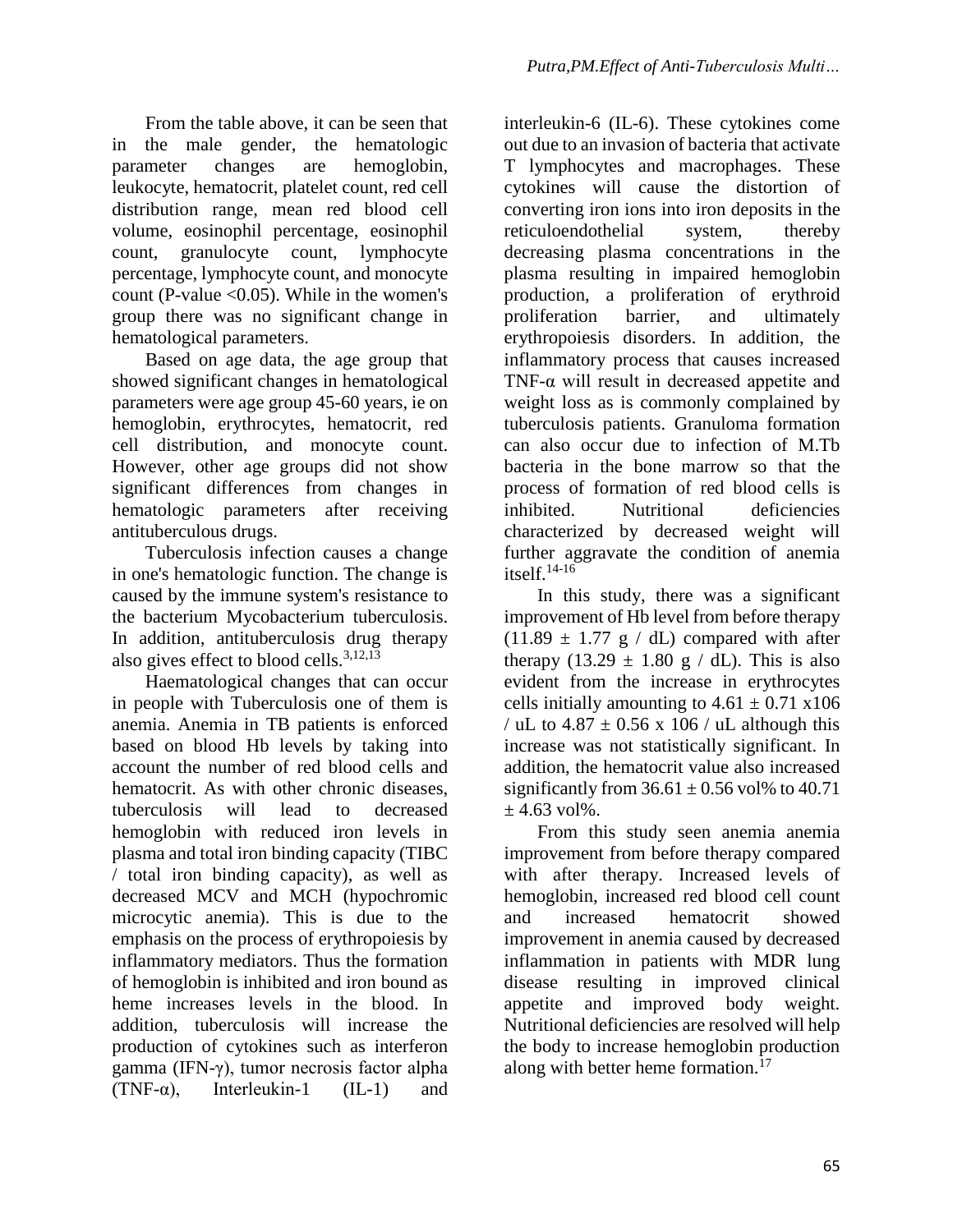The MDR regimen ATD regimen was shown to have no effect of drug suppression on the erythropoiesis process so that Hb levels, erythrocytes and hematocrit levels were corrected after the patients were treated. This is in contrast to the results reported by Muzafar et al in 2008 and Kassa et al in Ethiopia in 2016, where anemia occurs after ATD therapy. This may be due to the absence of rifampicin as one of the MDR regimen ATDs. Rifampicin is an ATD that has hemolytic side effects on red blood cells resulting in a decrease in Hb and erythrocyte count. However, in the pulmonary TB pulmonary TB therapy, rifampicin is excluded as it has become resistant, thus giving no antimicrobial effects to M. tuberculosis.6,9,18

From the leukocyte profile in this study, it can be seen that there is significantly decreasing of leukocyte count than before therapy compared with receiving MDR regimen ATD therapy. From the leukocyte count, most of the changes are not significant except the increase of eosinophil and lymphocyte percentage, decrease of granulocyte and monocyte count and increase of lymphocyte count. This means that there is a change during therapy in the form of decreased acute infection resistance process and M. tuberculosis infection and increased lymphocyte response as cellular immunity. Before patients get treatment, M. tuberculosis infection will increase the number of monocytes in response to high mortality of macrophages due to high macrophage toxicity of M. tuberculosis. In addition, M. tuberculosis infection will also lead to the easy co-infection of non-specific bacteria that cause the body to react by increasing the amount of granulocytes to fight such acute infection. However, after MDR lung TB patients received therapy, the deaths of M. tuberculosis and non-specific bacteria will decrease the percentage of monocytes and granulocytes offset by increased

lymphocytes as cellular immune responses. In addition, there is no MDR regimen ATD that can suppress leukopoiesis process. The results of this study differ from those of Nagayama et al in 2014 and Maartens et al. From a 1990 South African study showing leucopenia after taking ATD. The results of Yaranal et al in India in 2013 are also different from the results of this study where no leukocytosis occurs in patients receiving MDR-regulated ATD therapy. The absence of the use of medications other than the MDR regimen ATD may be the reason for no significant change in leukocyte images and their counts.<sup>5,7,8,20</sup>

The results of this study also showed a significant change of platelet count where there was a decrease in platelet count from  $366.24 \pm 141.21$  to  $295.47 \pm 108.09$  (P-value 0.002). These results are similar to studies in India and Ethiopia where there is a decrease in platelet counts after taking ATD. Reduced platelets can be caused by the effects of ATD and platelet destruction due to immunity. ATD rifampicin and isoniazid have been known to cause thrombocytopenia. Rifampicin-related antibodies can attach to platelets and cause destruction, whereas the mechanism of INH causes thrombocytopenia remains unclear. However, in our study, rifampicin and INH were no longer used as ATD in the MDR regimen because it has shown resistance to M. tuberculosis, it can be concluded the cause of the decline in platelet levels after taking ATD MDR regimens is immune-related platelet destruction.<sup>21,22</sup>

Changes in MCV and RDW-CV were also statistically significant in our study (Pvalue 0.010 and 0.038) where prior to treatment the mean MCV was  $80.03 \pm 8.40$ and rose to  $83.97 + 7.67$  and the initial RDW-CV was  $14.7 \pm 2.24$  and decreased to  $13.43 \pm 1.24$ 1.63. This result is directly proportional to the increase in Hb which also occurs in our study. MCV, MCH, MCHC, and RDW-CV are an index of erythrocyte conditions in the blood.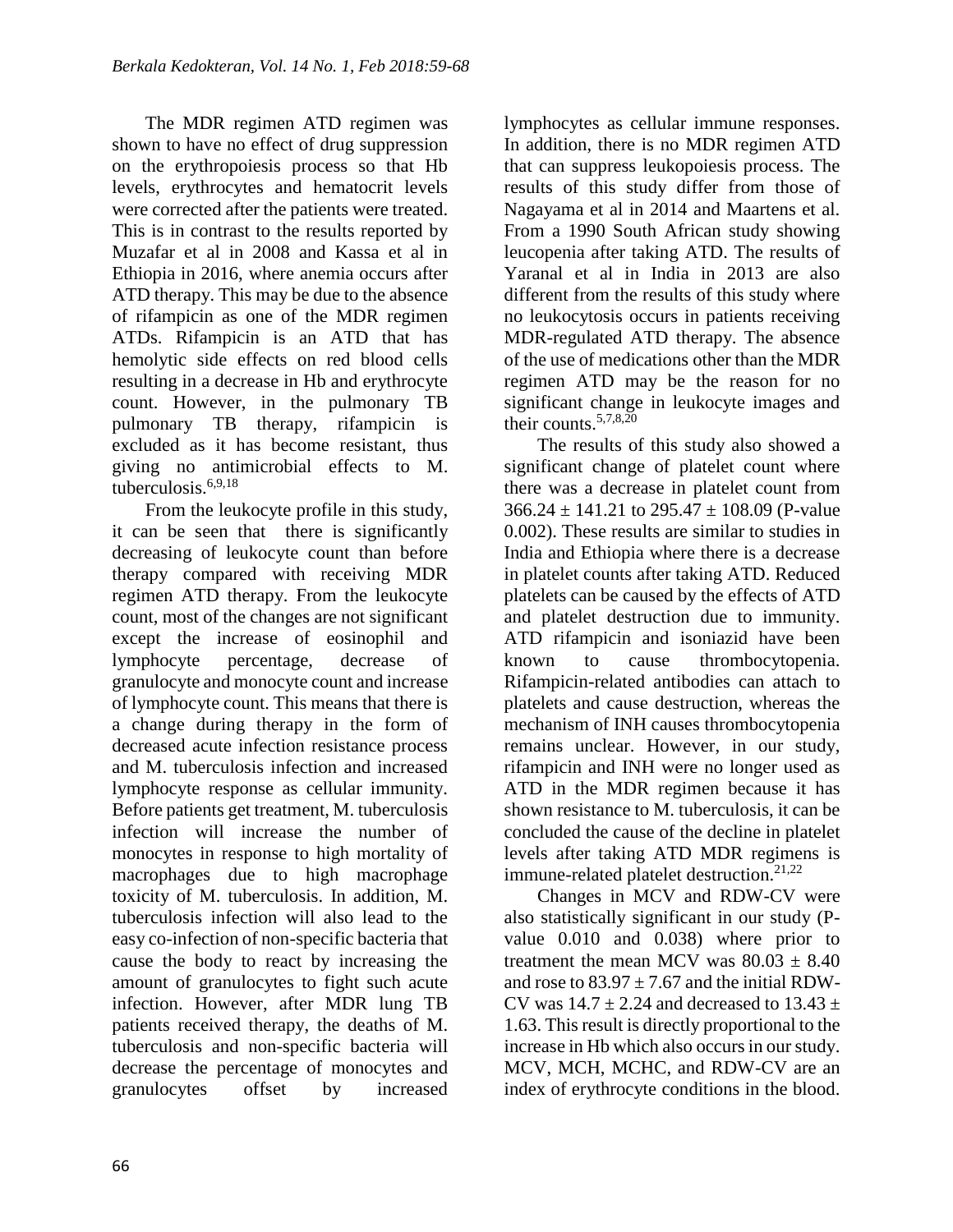Increased MCV and decreased RDW-CV states that there is an increase in Hb levels. These results indicate that the use of MDR regimen ATD does not cause anemia due to the absence of rifampicin and INH in the MDR regimen. $23,24$ 

## **CONCLUSIONS**

There were significant changes in hemoglobin, hematocrit, platelet count, red blood cell distribution range, corpuscular volume, the percentage of eosinophils and lymphocytes, and number of granulocytes, lymphocytes, and monocytes after treatment of antituberculosis drugs MDR regimens that generally occurred significantly in the male sex and in the age group of 45-60 years.

Increased hemoglobin levels with increased hematocrit, average corpuscular volume and decreased the range of red blood cell distribution showed that MDR regimen ATD therapy did not cause anemia for its users. The decline in platelet counts was also not affected by the administration of MDR regimen ATD therapy but suspected to be caused by immune-related destruction. While there was no significant change in the number of leukocytes, only a change in the type count indicates that acute infection changes to normal after therapy.

## **REFERENCES**

- 1. World Health Organization. Global tuberculosis report 2017. France: WHO; 2017.
- 2. Pusat Data dan Informasi Kementrian Kesehatan RI. Tuberkulosis temukan obati sampai sembuh. Jakarta: PUSADATIN; 2015
- 3. Kementerian Kesehatan RI Direktorat Jenderal Pengendalian Penyakit dan Penyehatan Lingkungan. Pedoman nasional pengendalian tuberculosis. Jakarta: Kementerian Kesehatan RI; 2014
- 4. Kementerian Kesehatan RI Direktorat Jenderal Pengendalian Penyakit dan Penyehatan Lingkungan. Petunjuk Teknis Manajemen Terpadu Pengendalian Tuberkulosis Resistan Obat. Jakarta: Kementerian Kesehatan RI; 2013
- 5. Nagayama N, Shishido Y, Masuda K, Baba M, Tamura A, Nagai H, et al. Leukopenia due to anti-tuberculous chemotherapy including rifampicin and isoniazid. Kekkaku: [Tuberculosis]. 2004;79(5):341–8
- 6. Muzaffar TM, Shaifuzain AR, Imran Y, Haslina MN. Hematological changes in tuberculous spondylitis patients at the Hospital Universiti Sains Malaysia. Southeast Asian J Trop Med Public Health. 2008;39(4):686–9.
- 7. Yaranal PJ, Umashankar T, Harish SG. Hematological profile in pulmonary tuberculosis. Int J Health Rehabil Sci. 2013;2(1):50–5.
- 8. Maartens G, Willcox PA, Benatar SR. Miliary tuberculosis: rapid diagnosis, hematologic abnormalities, and outcome in 109 treated adults. Am J Med. 1990;89(3):291–6.
- 9. Kassa E, Enawgaw B, Gelaw A, Gelaw B. Effect of anti-tuberculosis drugs on hematological profiles of tuberculosis patients attending at University of Gondar Hospital, Northwest Ethiopia. BMC Hematology. 2016;16(1):1-11.
- 10. Chen Y, Yuan Z, Shen X, Wu J, Wu Z, and Xu B. Resistance to second-line antituberculosis drugs and delay in drug susceptibility testing among multidrugresistant tuberculosis patients in Shanghai. BioMed Research International. 2016;2016:1-8